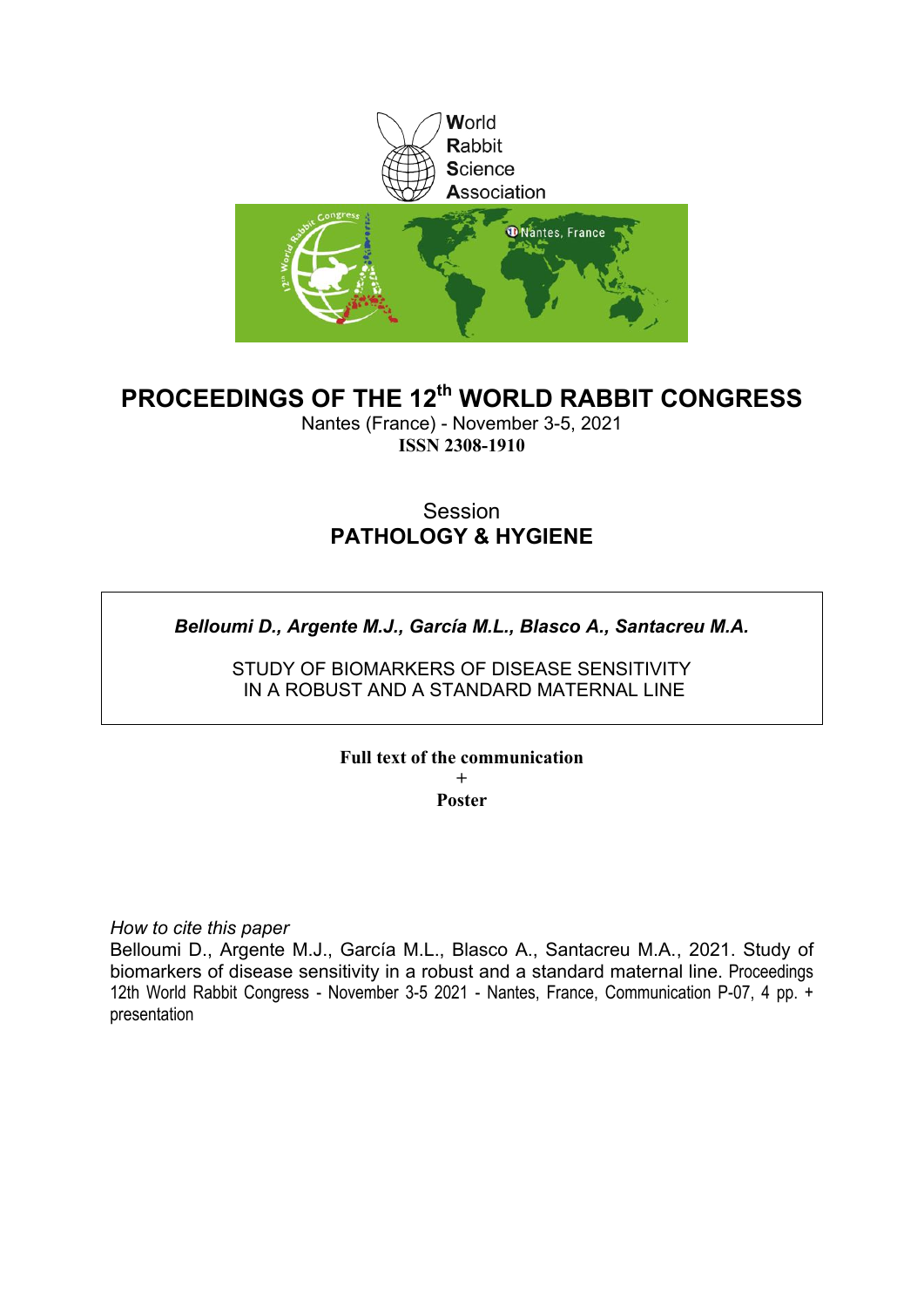## **STUDY OF BIOMARKERS OF DISEASE SENSITIVITY IN A ROBUST AND A STANDARD MATERNAL LINE**

**Belloumi D.<sup>1</sup> , Argente M.J.<sup>2</sup> , García M.L.<sup>2</sup> , Blasco A.<sup>1</sup> , Santacreu M.A.<sup>1</sup> \*** 

<sup>1</sup> Institute for Animal Science and Technology. Universitat Politècnica de València, P.O. Box 22012. 46022 València, Spain <sup>2</sup>Departamento de Tecnología Agroalimentaria. Universidad Miguel Hernández de Elche, Ctra de Beniel Km 3.2, 03312 Orihuela, Spain

\*Corresponding author: msantacr@dca.upv.es

#### **ABSTRACT**

Robustness is related to less sensitiveness to stress and diseases. The objective of this paper is to study biomarkers of resilience to disease in two commercial maternal lines, a robust line founded using longevity criteria (line LP) and a standard line (line A) after stimulation by vaccination against rabbit haemorrhagic disease (RHD). No clear difference in white blood cells (WBC) was found between lines before and after vaccination (P=0.80). The A line showed lower percentage of lymphocytes (-7.13%, P=0.99), lower percentage of monocytes (-2.32%, P=0.98) and higher percentage of granulocytes  $(+9.26\%, P=1.00)$  than the LP line. These differences were maintained after vaccination. Lower percentage of lymphocytes in line A suggests a higher disease sensitivity of this line, it is known that lymphocytes are involved in the adaptive immune system. A higher basal C-reactive protein (CRP) concentration was observed in the line A  $(+41.40 \,\mu\text{g/ml},\text{P=1.00})$ . After vaccination, the A line still shows higher CRP concentration (+23.81  $\mu$ g/ml, P = 0.97), but it should be noticed that the LP line showed a higher response to stimulation by vaccination than the A line (+14.6  $\mu$ g/ml, P = 0.93) and this is related to a good functionality of the inflammatory system (McDade et al., 2005). There is not enough evidence of having differences between lines in bilirubin before vaccination (P=0.83) but line A showed lower bilirubin than the LP line after vaccination (-0.14  $\mu$ mol/l, P = 0.93). This weak response to stimulation in line A could be explained by a high susceptibility to diseases of this line. Both lines showed similar concentrations of triglycerides and cholesterol before and after vaccination, but the response to vaccination was higher in the LP line than in the A line for triglycerides (+0.05 µmol/l,  $P = 0.90$ ), which is related to a good functionality of the liver metabolism in combating infections and reducing inflammations. Rabbit females from line LP showed better disease biomarkers results than line A, which could be related to a higher resistance to diseases.

**Key words**: Resilience, Longevity, Robustness, Disease Biomarkers

#### **INTRODUCTION**

Intensive rabbit producers are interested in having robust reproductive females; i.e., as defined Berghof et al., (2019), does with high productivity and resilience to external stressors. Robust females are less sensitive to stress and diseases. A way of measuring robustness is using biomarkers. Acute phase proteins and haematologic parameters are classical biomarkers to measure sensitivity to inflammatory or infectious processes (Ferrian et al., 2013; García-Quirós et al., 2014; Argente et al., 2019; Gunia et al., 2019). Moreover, some lipids and proteins in blood related to fat metabolism are also used as biomarkers of resilience because some studies show changes in the liver fat metabolism as part of the immune response process (Argente et al., 2019).

The objective of this paper is to study biomarkers for disease resilence in two commercial maternal lines, a robust line founded using a longevity criterion (line LP) and a standard line (line A), after stimulation by vaccination against rabbit haemorrhagic disease (RHD).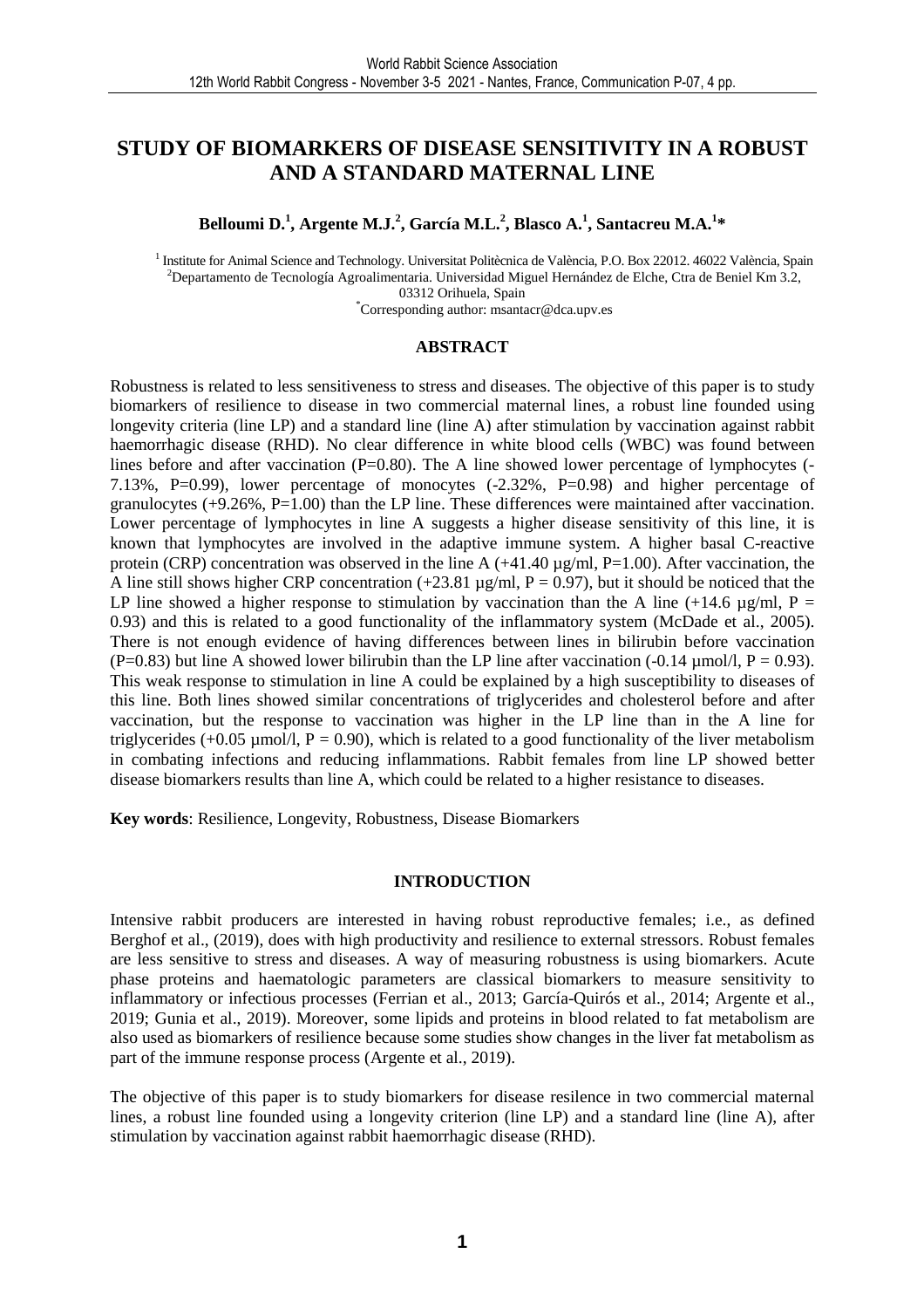## **MATERIALS AND METHODS**

All experimental procedures involving animals were approved by the Universitat Politècnica de València Research Ethics Committee.

### **Experiment animals**

A total of forty-four females from two different rabbit lines were used in this experiment. Twenty-one females from the 15<sup>th</sup> generation of a robust line founded using longevity criteria selected for litter size at weaning (line LP; Sánchez et al., 2008) and twenty-three females from the  $50<sup>th</sup>$  generation of a standard maternal line selected for litter size (line A; Ragab and Baselga, 2011). Line LP was founded with females with a minimum of 25 parities and having an average prolificacy per parity close to the average of the Spanish commercial population in 2002 (9 kits per parity).

### **Blood sample collection**

Blood samples were taken at hour zero from the central ear artery from each doe at eighteen weeks of age, and they were collected into two tubes, one contains tripotassium ethylenediaminetetraacetic acid (K3-EDTA) and the other contains Litio-Heparin. The tube with Litio-Heparin was centrifuged at 4000 rpm for 15 min for the biochemical analysis (bilirubin, cholesterol and triglycerides). Each K3- EDTA sample was divided into two aliquots, one aliquot was used to haematological analyses, and the other one was centrifuged at 4000 rpm for 15 min for the determination of the concentration of Creactive protein (CRP). After blood collection, females were vaccinated subcutaneously against rabbit haemorrhagic disease (ERAVAC, Hipra Laboratory, Girona, Spain) in order to stimulate the immune system. After 72 hours of vaccination, two blood samples were taken to quantify the same parameters. The plasma obtained by centrifugation was stored at -80º C for posterior analysis.

### **Haemogram**

White blood leukocyte count (WBC), and the percentage of lymphocytes, granulocytes and monocytes were measured in 21 females of the A line and in 23 females of the LP line, before and after the vaccination. These parameters were assessed by ADVIA 120 Hematology Analyzer (Siemens Healthcare Diagnostics, Erlangen, Germany).

## **Assessment of C-reactive protein and biochemical parameters**

Twenty females of each line were used, before and after the vaccination to perform these analyses. Creactive protein concentration was quantified in 20 females of each line, using a commercially available ELISA kit for rabbits (catalogue number 2210-5; Life Diagnostics Inc., West Chester, PA, USA).Plasma concentrations of bilirubin, cholesterol and triglycerides were analysed using a standardized and automatic method Spin model 200E using reagents from Spinreact (Girona, Spain).

## **Statistical Analysis**

A bayesian analysis was made using the following model:

$$
y_{ijk} {=} \, \mu \, + \, p_i + L H_j + L_k + b \; X_{ik} {+} \; e_{ijk}
$$

where  $p_i$  is the dam permanent effect,  $LH_j$  is the effect of Line-Hour (four levels: the A line before vaccination, the LP line before vaccination, the A line at 72 hours after vaccination and the LP line at 72 hours after vaccination),  $L_k$  is the effect of batch (three levels), b is the regression coefficient,  $X_{ik}$ is the covariate weight of female at hour zero and  $e_{ijk}$  is the residual term. The dam permanent effect was normally distributed with mean  $\mathbf{0}$  and variance  $I\sigma_p^2$ . Residuals were normally distributed with mean **0** and variance **I**σ<sub>ε</sub><sup>2</sup>. Residuals and dam permanent effects are uncorrelated. Bounded flat priors were used for the rest of the effects and the variances. Marginal posterior distributions of the differences between lines were estimated for all unknowns using Gibbs sampling with the program Rabbit developed by the Institute for Animal Science and Technology (Valencia, Spain). The following parameters were obtained: the median of the difference (D), the highest posterior density region at 95% (HPD95%) and the probability of the difference being higher than zero when  $D > 0$  or lower than zero when  $D < 0$  (P).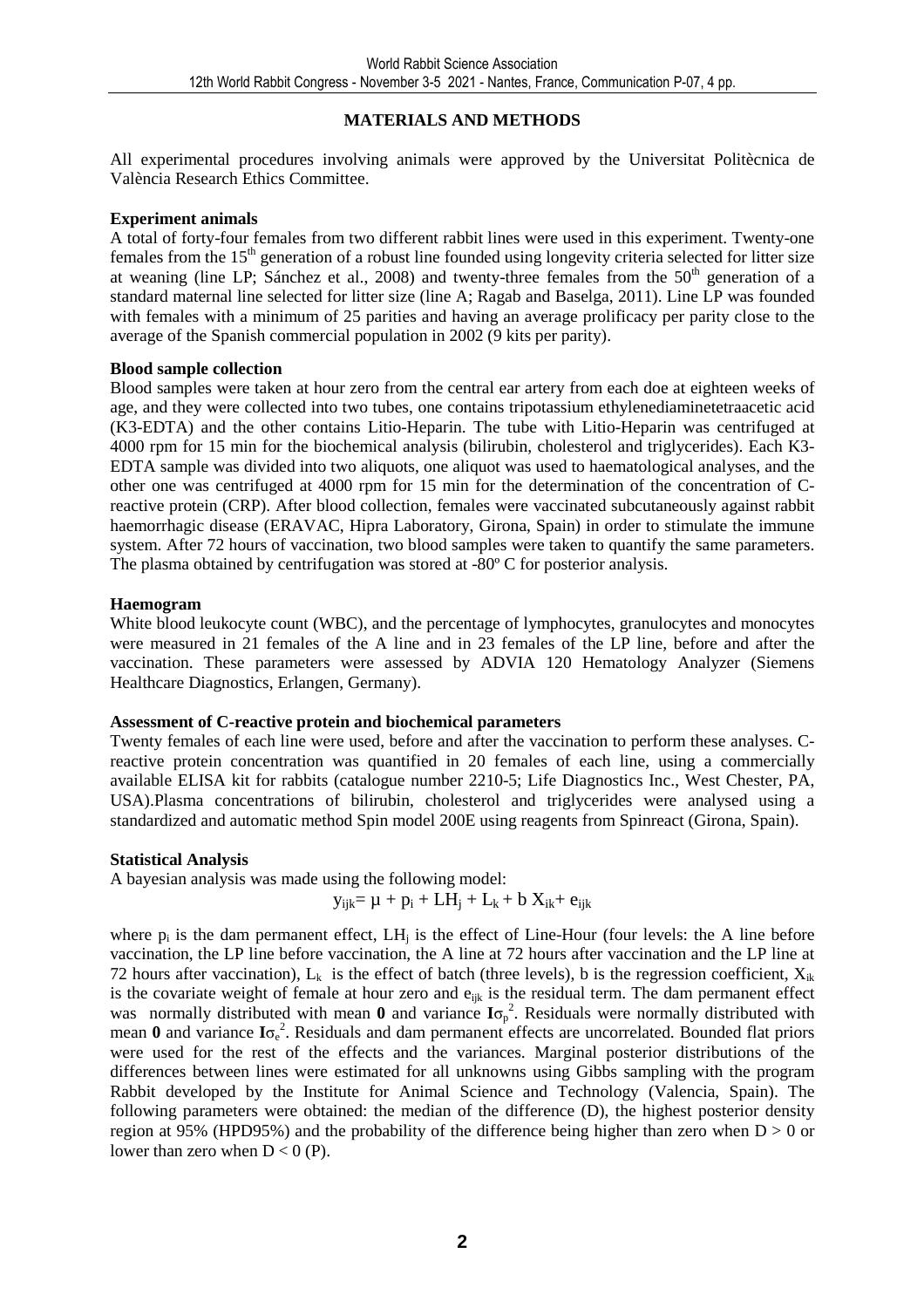## **RESULTS AND DISCUSSION**

Features of the marginal posterior distributions of the differences between the A and the LP lines for immunological parameters, before and after stimulation by vaccination, are given in Table 1. Before and after vaccination, there is not enough evidence of having differences between lines (A and LP) in WBC (P=0.80). The A line showed a lower percentage of lymphocytes  $(-7.13\%$ , P=0.99), a lower percentage of monocytes  $(-2.32\%, P=0.98)$  and a higher percentage of granulocytes  $(+9.26\%, P=1.00)$ than the LP line. These differences were maintained after vaccination (-5.38 %, P=0.96 for percentages of lymphocytes; -3.93 %, P=1.00 for percentages of monocytes and +9.70 %, P=1.00 for percentage of granulocytes).

Gunia et al. (2019) showed lower percentages of lymphocytes in susceptible rabbits than control rabbits after inoculation with *Pasteurella multocida*. It is known that lymphocytes are involved in the adaptive immune system. Thus, these results suggests a higher disease sensitivity of the A line. Higher basal CRP concentration was observed in the line A  $(+41.40 \,\mu g/ml, P=1.00)$ .

After vaccination, the A line still shows higher CRP concentration  $(+23.81 \mu g/ml, P=0.97)$  but it should be noticed that the LP line shows a higher response to stimulation by vaccination than the A line  $(+14.6 \mu g/ml, P=0.93)$ . Low basal CRP concentration is related to a lower sensitivity to disease (Markanday, 2015) and a higher increase in response to stimulation by vaccination is related to good functionality of the inflammatory system (McDade et al., 2005). Similar results were obtained by Argente et al (2019) in two lines divergently selected by environmental sensitivity. Thus, it could be expected higher resistance to disease in the LP line than in the A line.

**Table1:** Features of the marginal posterior distribution of the differences between the A line and the LP line for immune parameters.

|                     |                           | A    | LP   | $D_{A-LP}$ | $HPD_{95\%}$ | P    |  |
|---------------------|---------------------------|------|------|------------|--------------|------|--|
| WBC $(x10^3/\mu l)$ | Before <sub>vaccine</sub> | 11.1 | 12.1 | $-1.0$     | $-3.4, 1.3$  | 0.80 |  |
|                     | After <sub>vaccine</sub>  | 11.7 | 12.8 | $-1.1$     | $-3.6, 1.4$  | 0.81 |  |
|                     | Before <sub>vaccine</sub> | 35.7 | 42.8 | $-7.1$     | $-13. -1$    | 0.99 |  |
| Lymphocytes $(\%)$  | After <sub>vaccine</sub>  | 36.3 | 41.7 | $-5.4$     | $-11.7, 0.5$ | 0.96 |  |
|                     | Before <sub>vaccine</sub> | 15.9 | 18.2 | $-2.3$     | $-4.5, -0.2$ | 0.98 |  |
| Monocytes $(\% )$   | After <sub>vaccine</sub>  | 16.0 | 20   | $-4$       | $-6.2, -1.8$ | 1.00 |  |
|                     | Before <sub>vaccine</sub> | 48.2 | 38.9 | 9.3        | 3.2, 14.8    | 1.00 |  |
| Granulocytes (%     | After <sub>vaccine</sub>  | 47.7 | 38.0 | 9.70       | 4.1, 15.6    | 1.00 |  |
|                     | Before <sub>vaccine</sub> | 66.4 | 25.0 | 41.4       | 16.5, 65.8   | 1.00 |  |
| $CRP (\mu g/ml)$    | After <sub>vaccine</sub>  | 63.3 | 39.6 | 23.7       | 0.3, 48.9    | 0.97 |  |

A= median of the line A; LP= median of the line LP;  $D_{A-I,P}$ = differences between line A and line LP; HPD<sub>95%</sub> = highest posterior density region at 95%; P = probability of the diference being >0 when  $D_{A-I}$ p>0 or being <0 when  $D_{A-I}$ p<0; WBC = white blood cells; CRP= C-reactive protein.

Table 2 displays the medians of the differences between the A and the LP lines for biochemical parameters before and after stimulation by vaccination. There is not enough evidence of having differences between A and LP lines in bilirubin before vaccination (P=0.83), but line A showed lower bilirubin than the LP line after vaccination (-0.14  $\mu$ mol/l, P=0.93). This weak response to stimulation in the A line could be explained by a high susceptibility to diseases of this line (Argente et al., 2019).

Both lines showed similar concentrations of triglycerides and cholesterol before and after vaccination, but the response to vaccination was higher in the LP line than in the A line for triglycerides (+0.05  $\mu$ mol/l, P=0.90., data not shown in table 2), which is related to a good functionality of the liver metabolism in fighting infections and decreasing inflammations (Barcia and Harris, 2005).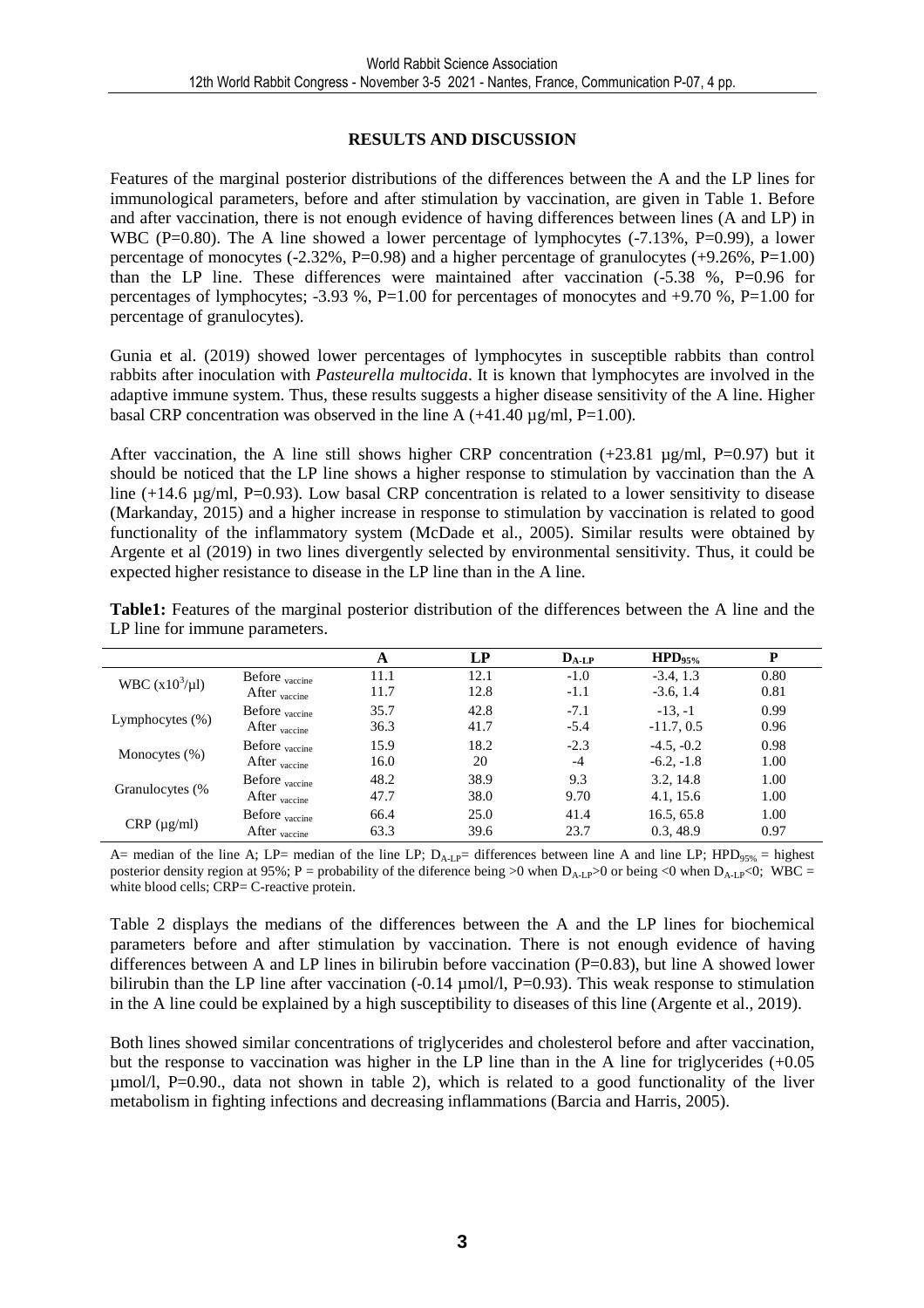**Table2:** Features of the marginal posterior distribution of the differences between the A line and the LP line for biochemical parameters related to liver functionality.

|                         |                           | A    | LР   | $D_{A-LP}$ | $HPD_{95\%}$  |      |
|-------------------------|---------------------------|------|------|------------|---------------|------|
|                         | Before <sub>vaccine</sub> | 0.79 | 0.69 | 0.10       | $-0.10, 0.28$ | 0.83 |
| Bilirubin $(\mu$ mol/l) | After $_{\text{vacine}}$  | 0.48 | 0.62 | $-0.14$    | $-0.32, 0.05$ | 0.93 |
|                         | Before <sub>vaccine</sub> | 0.61 | 0.56 | 0.05       | $-0.05, 0.17$ | 0.83 |
| Triglycerides (mmol/l)  | After <sub>vaccine</sub>  | 0.6  | 0.61 | $-0.01$    | $-0.13, 0.10$ | 0.54 |
|                         | Before <sub>vaccine</sub> | 1.36 | 1.32 | 0.04       | $-0.19, 0.26$ | 0.62 |
| Cholesterol (mmol/l)    | After <sub>vaccine</sub>  | 1.36 | 1.38 | $-0.02$    | $-0.26, 0.21$ | 0.56 |

A= median of the line A; LP= median of the line LP;  $D_{A-L}$ = differences between line A and line LP; HPD<sub>95%</sub> = highest posterior density region at 95%; P = probability of the difference being >0 when  $D_{A-1,P}$ >0 or being <0 when  $D_{A-1,P}$ <0.

#### **CONCLUSION**

Rabbit females from line LP, founded using a longevity criterion, showed better disease biomarkers results than a standard line A, which could be related to a higher resistance to diseases of LP line.

#### **ACKNOWLEDGEMENTS**

This study is supported by the Spanish Ministry of Economy and Competitiveness (MINECO) with the ProjectAGL2017- 86083. The authors thank Victor Múgica and Paula Bono for their collaboration.

#### **REFERENCES**

- Argente MJ., García ML., Zbyñovská K., Petruska P., Capcaravá M., Blasco A., 2019. Correlated response to selection for litter size environmental variability in rabbits´s resilence. *Animal., 2348-2355.*
- Barcia AM., Harris HW., 2005. Triglyceride-rich lipoproteins as agents of innate immunity. *Clinical Infectious Diseases41, S498-S503.*
- Berghof TVL., Poppe M., Mulder HA., 2019. Opportunities to Improve Resilience in Animal Breeding Programs. *Front. Genet. 9, 1-7.*
- Ferrian S., Blas E., Larsen T., Sánchez JP., Friggens NC., Corpa JM., Baselga M., Pascual JJ., 2013. Comparison of immune response to lipopolysaccharide of rabbit does selected for litter size at weaning or founded for reproductive longevity. *Research in Veterinary Science ,94, 518-525.*
- García-Quirós A., Arnau-Bonachera A., Penadés M., Cervera C., Martínez-Paredes E., Ródenas L, Selva L., Viana D., Corpa J.M., Pascual J.J., 2014. A robust rabbit line increases leukocytes counts at weaning and reduces mortality by digestive disorder during fattening. *Veterinary Immunology and Immunopathology. 161:123-131.*
- Gunia M., Lantier F., Balmisse E., Guitton E., Helloin E., Le Cren D., Lenoir G., Maupin M., Robert R., Riou M., Garreau H., 2019. Projet RELAPA (génomique pour la REsistance génétique des LApins à la PAsteurellose): statut hématologique de lapins résistants et sensible.*18èmes Journées de la Recherche Cunicole, 27-28 mai 2019, Nantes, France, 73-76.*
- McDade TW., Borja JB., Kuzawa CW., Perez TL , Adair LS., 2005. C-reactive protein response to influenza vaccination as model of mild inflammatory stimulation in the Philippines. *Vaccine 33, 2004–2008*.
- Markanday A 2015. Acutephase reactants in infections: evidence-based review and a guide for clinicians. *Open Forum Infectious Diseases 2, 1–7*.
- Ragab, M., Baselga M. , 2011. A comparison of reproductive traits of four maternal lines of rabbits selected for litter size at weaning and founded on different criteria. *Livest. Sci. 136 : 201–206.*
- Sánchez JP., Theilgaard P., Mínguez C., Baselga M., 2008. Constitution and evaluation of a long-lived productive rabbit line*. J.Anim. Sci. 86,515-525.*